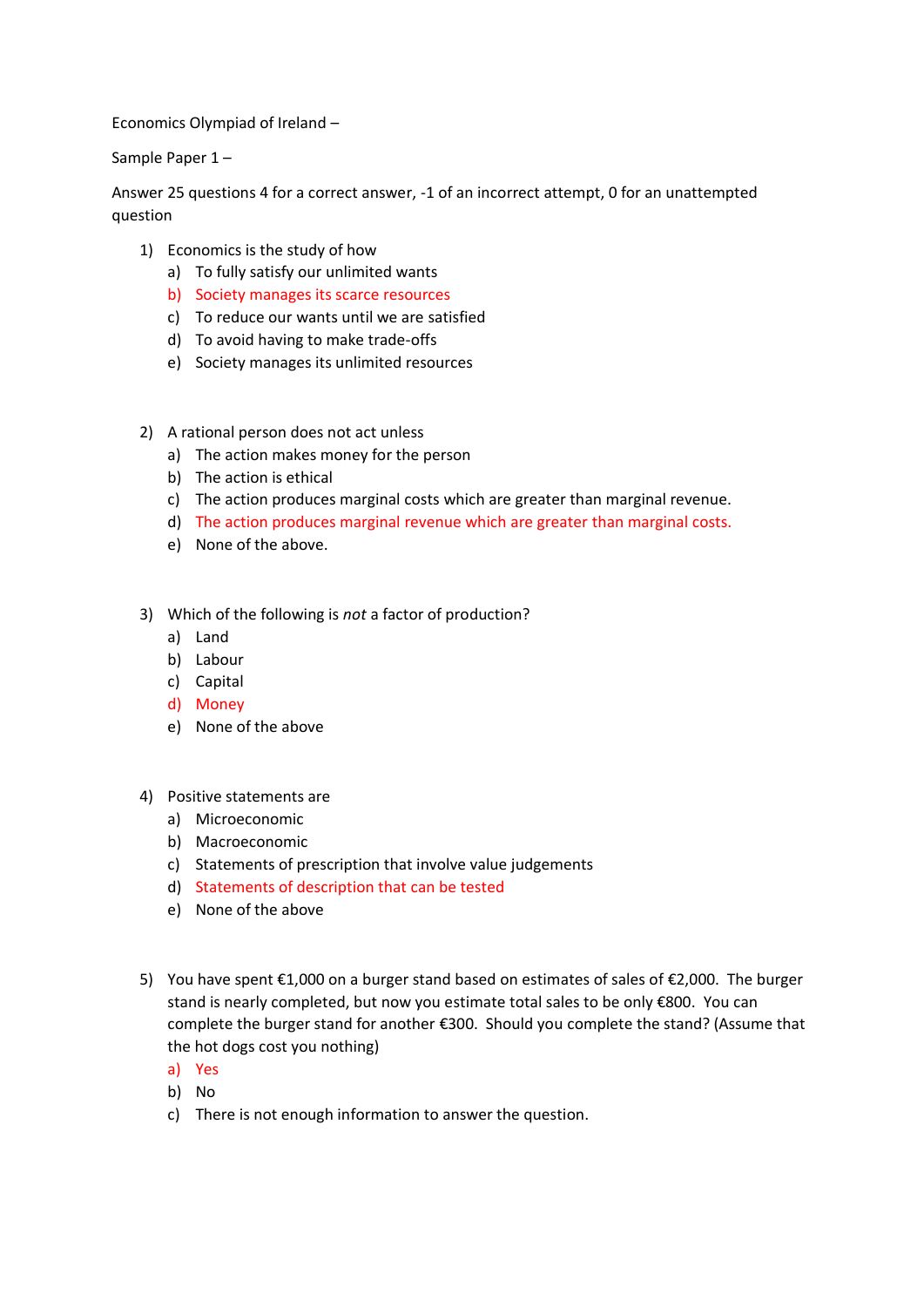- 6) Jack is consuming his 3<sup>rd</sup> coffee which give 10 utils at a cost of  $\epsilon$ 2.50. He also consumers his  $2<sup>nd</sup>$  slice of cake for €5. How much utility should the  $2<sup>nd</sup>$  slice of cake give Jack if he is to maximise his utility according to the Equi-marginal Principle?
	- a) 10 utils
	- b) 15 utils
	- c) 20 utils
	- d) 25 utils
- 7) Because people respond to incentives, we would expect that if the average salary of accountants increases by 50% while the average salary of teachers increases by 20%.
	- a) The points for CAO courses that lead to accounting qualifications will increase.
	- b) The points for CAO courses that lead to teaching qualifications will increase at the expense of courses that lead to an accounting type qualification.
	- c) Fewer students will attend college.
	- d) None of the above.
- 8) An increase in the price of beef provides
	- a) Information that tells consumer to buy more beef.
	- b) Information that tells consumers to buy less pork.
	- c) Information that tells producers to produce more beef.
	- d) No information because the prices in a market are managed by planning boards.
- 9) If an increase in the price of blue jeans leads to an increase in the demand for tennis shoes, then blue jeans and tennis shoes are
	- a) Substitutes
	- b) Complements
	- c) Normal goods
	- d) Inferior goods
	- e) None of the above
- 10) If an increase in consumer income leads to a decrease in the demand for camping equipment, then camping equipment is
	- a) A complementary goods
	- b) A substitute
	- c) A normal good
	- d) An inferior good
	- e) None of the above
- 11) In general, a flatter demand curve is likely to be
	- a) Price elastic
	- b) Price inelastic
	- c) Unit price elastic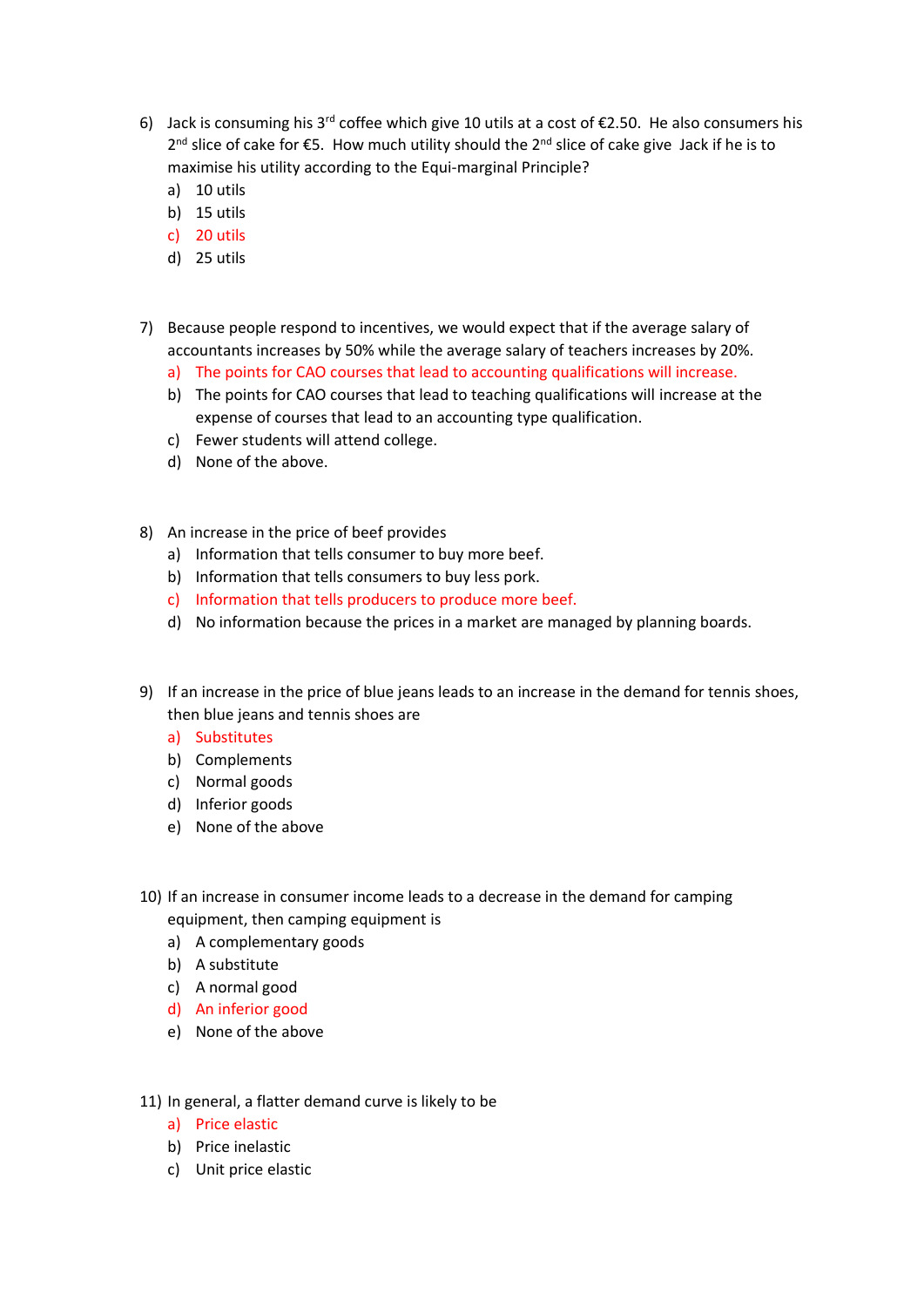- d) A necessity
- e) None of the above
- 12) For a price ceiling to be a binding constraint (to have a meaningful impact) on the market, the government must set it
	- a) Above the equilibrium price
	- b) Below the equilibrium price
	- c) Precisely at the equilibrium price
	- d) At any price because all price ceilings are binding constraints
- 13) Producer surplus is the area
	- a) Above the supply curve and below the price.
	- b) Below the supply curve and above the price.
	- c) Above the demand curve and below the price.
	- d) Below the demand curve and above the price.
	- e) Below the demand curve and above the supply price.
- 14) When an individual purchases a car in a congested urban area, it generates
	- a) An efficient market outcome
	- b) A technology spillover
	- c) A positive externality
	- d) A negative externality
- 15) A public good is
	- a) Both rival in consumption and excludable
	- b) Neither rival in consumption nor excludable
	- c) Rival in consumption but not excludable
	- d) Not rival in consumption but excludable
- 16) A progressive tax system is one where
	- a) Marginal tax rates are low
	- b) Marginal tax rates are high
	- c) Higher income taxpayers pay more taxes than do lower income taxpayers
	- d) Higher income taxpayers pay a greater percentage of their incomes in tax that do lower income taxpayers.
- 17) The competitive firm maximises profit when it produces output up to the point where
	- a) Marginal cost equals total revenue
	- b) Marginal revenue equals average revenue
	- c) Marginal cost equals marginal revenue
	- d) Price equals variable cost
- 18) According to the human capital view of education, education
	- a) Increases human capital and wages of workers
	- b) Only helps to sort out workers into high ability and low ability workers.
	- c) Has no impact on the ability of workers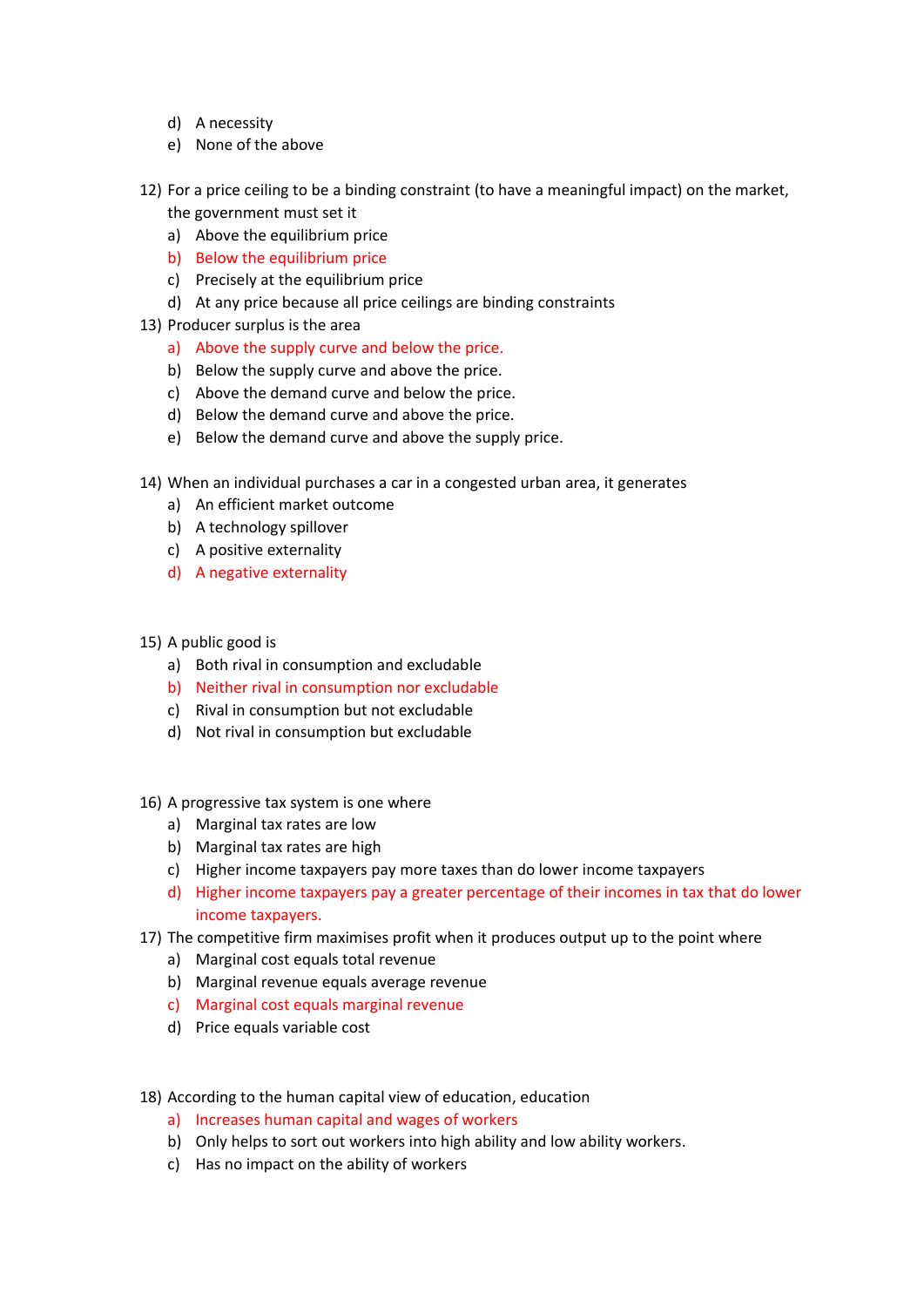- d) Can make any worker into a superstar
- 19) An example of a transfer payment is
	- a) Wages
	- b) Profit
	- c) Rent
	- d) Government purchases
	- e) Unemployment benefits

20) Gross domestic product is the sum of market value of the

- a) Intermediate goods
- b) Manufactured goods
- c) Normal goods and services
- d) Inferior goods and services
- e) Final goods and services
- 21) If nominal GDP in 2020 exceeds nominal GDP in 2019, then the production of output must have
	- a) Risen
	- b) Fallen
	- c) Stayed the same
	- d) Risen or fallen because there is not enough information to determine the what happened to real output.
- 22) In 2019, the CPI was 124.0. In 2020 it was 130.7. What was the rate of inflation over this period?
	- a) 5.1%
	- b) 5.4%
	- c) 6.7%
	- d) 30.7%
	- e) You cannot know without knowing the base year.
- 23) If a depositor puts €100 in a bank account that earns 4% annually, how much will be in the account after 5 years?
	- a) €104.00
	- b) €120.00
	- c) €121.67
	- d) €123.98
	- e) €400.00
- 24) If the ECB sets the reserve ratio at 25%, the value of the money multiplier (of new deposits) is
	- a) 0.25
	- b) 4
	- c) 5
	- d) None of the above